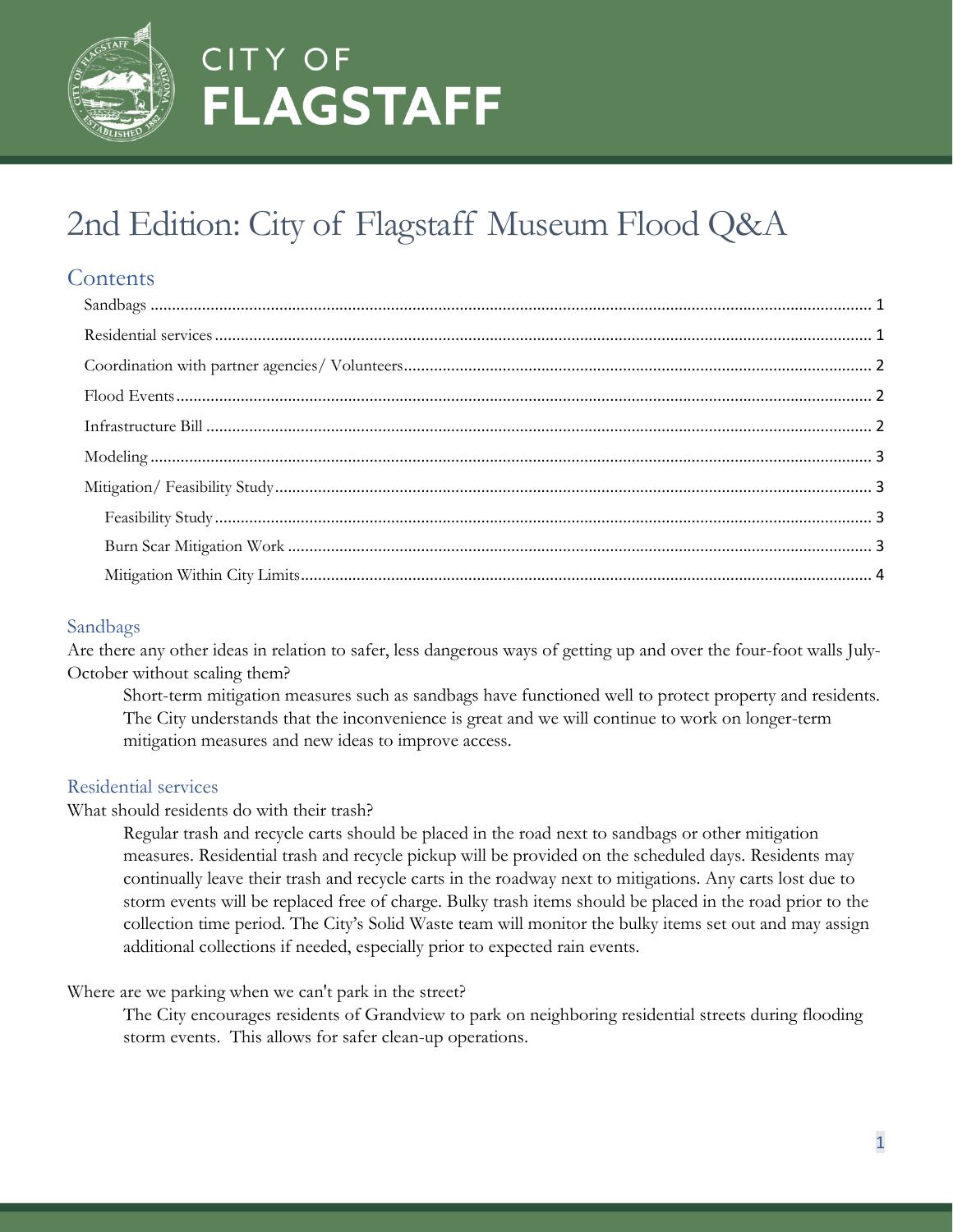

## <span id="page-1-0"></span>Coordination with partner agencies/ Volunteers

Two key partners are the County Flood District and the United Way. In cases where a partner takes the lead on an aspect of the response (such as managing a central call center or managing volunteers), how does the City continue to provide oversight and support? What role does the City have in making sure that City residents are getting the services that that partner has agreed to provide?

The City has strong partnerships with both the Coconino County Flood Control District and the United Way. All agencies involved faced limited resources during the response to flood events and the volunteer coordination and support were meaningful. If residents have ideas about how volunteers could be used in additional capacities or how services could be improved, they are welcome to share them with the City.

Will the City take another look at utilizing Americorps NCCC, which is a federal resource available for disaster response and preparedness?

The City will continue to investigate all opportunities to support our response.

How does the City intend to utilize volunteers in extending the level of outreach and services that they can provide with paid staff? What areas would be appropriate for utilizing volunteers?

The City is preparing a comprehensive communication strategy that will include a variety of communications methods, including newsletters, project flyers, videos, a project website and regular public updates at Council meetings. Within this communications strategy, volunteers could be utilized to distribute printed newsletters or project flyers to impacted residential areas. Volunteers could also assist in spreading the word about upcoming updates at Council meetings.

## <span id="page-1-1"></span>Flood Events

How many cubic feet per second can the Dortha Inlet handle? What was the flow on August  $17<sup>th</sup>$ ? No comment due to pending notice of claim.

Did any properties outside of the FEMA floodplain designations have internal or external flooding? No specific comment due to pending notice of claim. The County and City recommend that residents in the Museum Flood Area obtain flood insurance regardless of the 2010 FEMA flood insurance map. Please visit <https://www.fema.gov/glossary/flood-zones> for more information.

Water during the flood events came from the north, but it also flowed east or west in some areas. Why did it do that?

Flood waters follow gravity (down gradient) and at times are also impacted by currents created by bottlenecks or constrictions.

## <span id="page-1-2"></span>Infrastructure Bill

Mayor Deasy mentioned that they would be discussing the infrastructure bill at the Budget Retreat. What was discussed?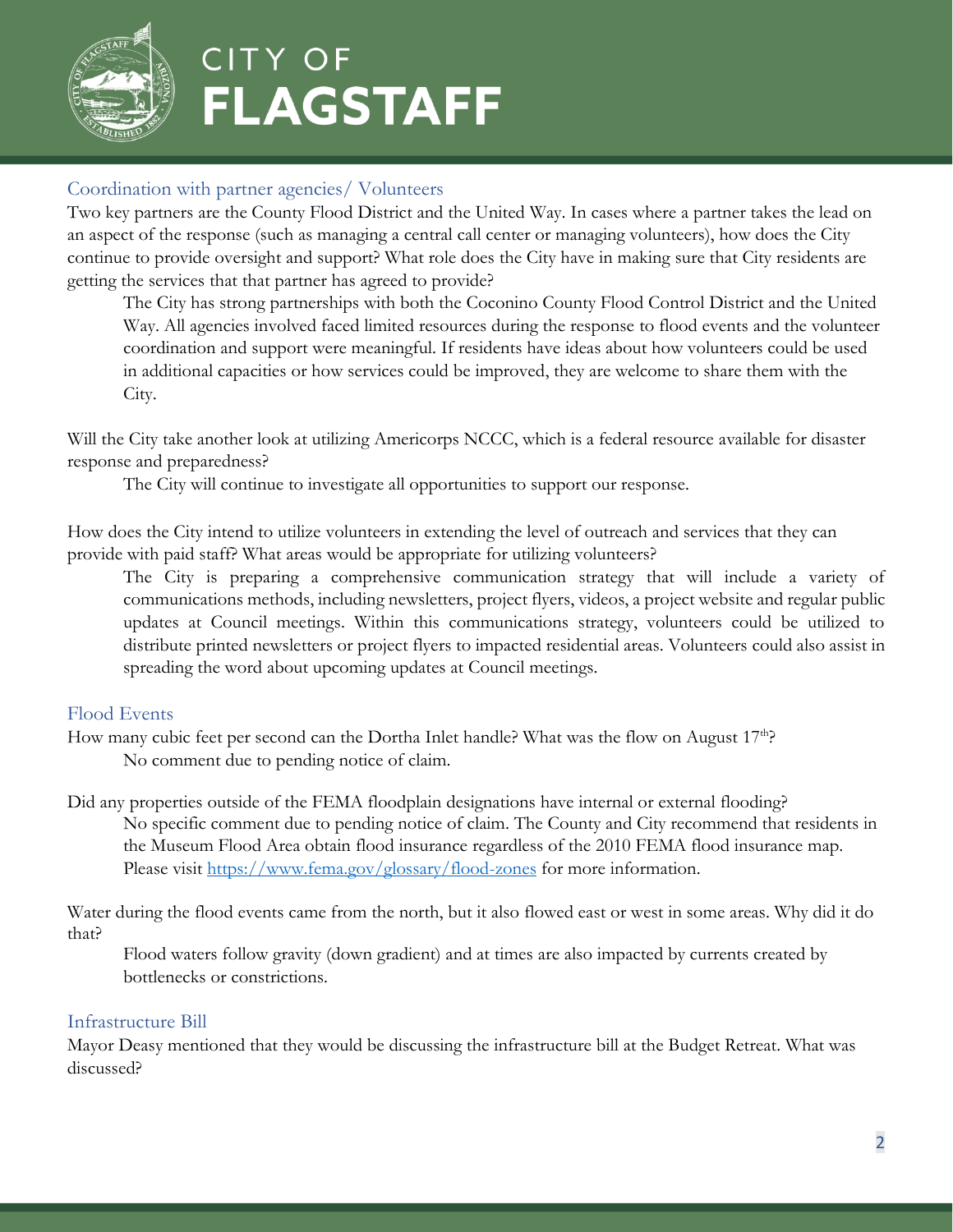

The Infrastructure Investment and Jobs Act (IIJA) was discussed during the December 9, 2021 budget retreat. Staff noted that there are several areas within the IIJA which could result in potential funding for stormwater infrastructure and mitigation but are waiting for more details to be released from the federal government on specific grant programs and other funding mechanisms. The presentation from the budget retreat can be viewed [here.](https://flagstaffaz.new.swagit.com/videos/149299) A recording of the budget retreat can be viewed here.

### <span id="page-2-0"></span>Modeling

Has the new flood modeling been completed and if so how do we obtain a copy of that?

The flood model has not yet been completed. Once it is finalized, the City will disseminate the results as appropriate.

Does the new modeling that JE Fuller is completing take into account the erosion and altered topography from the 2021 summer floods? Are they using the same data for the ground measurements as they did in the first round of modeling or not? How much does this alter the analysis?

The model is based on a survey flight flown in late 2021. The model will incorporate the topography at the time of the flight, this includes any large changes to the topography since the 2019 flight.

### <span id="page-2-1"></span>Mitigation/ Feasibility Study

#### <span id="page-2-2"></span>Feasibility Study

Has the feasibility study on the current conveyance and possible expansion been completed? If so what are the results of this study and what will be done with this information moving forward?

The first task of the feasibility study is to determine the possible capacity of improvements along the Spruce Wash channel from just upstream of the Linda Vista crossing to Route 66. This work is currently in peer review and includes maximizing stormwater conveyance using a series of box culverts, large diameter pipes and expansion and lining (concrete) of the existing open channel. Once complete, this information can be used for capital planning and for seeking funding for further design and implementation. Future tasks of the feasibility study could include alternate conveyance systems that do not follow the current wash alignment if additional capacity is needed beyond what can be done within the existing Spruce Wash alignment. The results of this first task of the feasibility study will be presented to City Council in one of the regularly scheduled work session updates. The City will advertise these work session updates to the community.

### <span id="page-2-3"></span>Burn Scar Mitigation Work

We have been told that Natural Channel Design will be completing the mitigation work on the burn scar with the money provided by the Forest Service. Who will be overseeing this project? How will information of their proposed work be shared with the public and who is the best contact for this project?

This project will be overseen by the Coconino County Flood Control District (FCD). Information about this project will be shared with the public through communications from the FCD through the Museum Flood email distribution list and other channels as appropriate.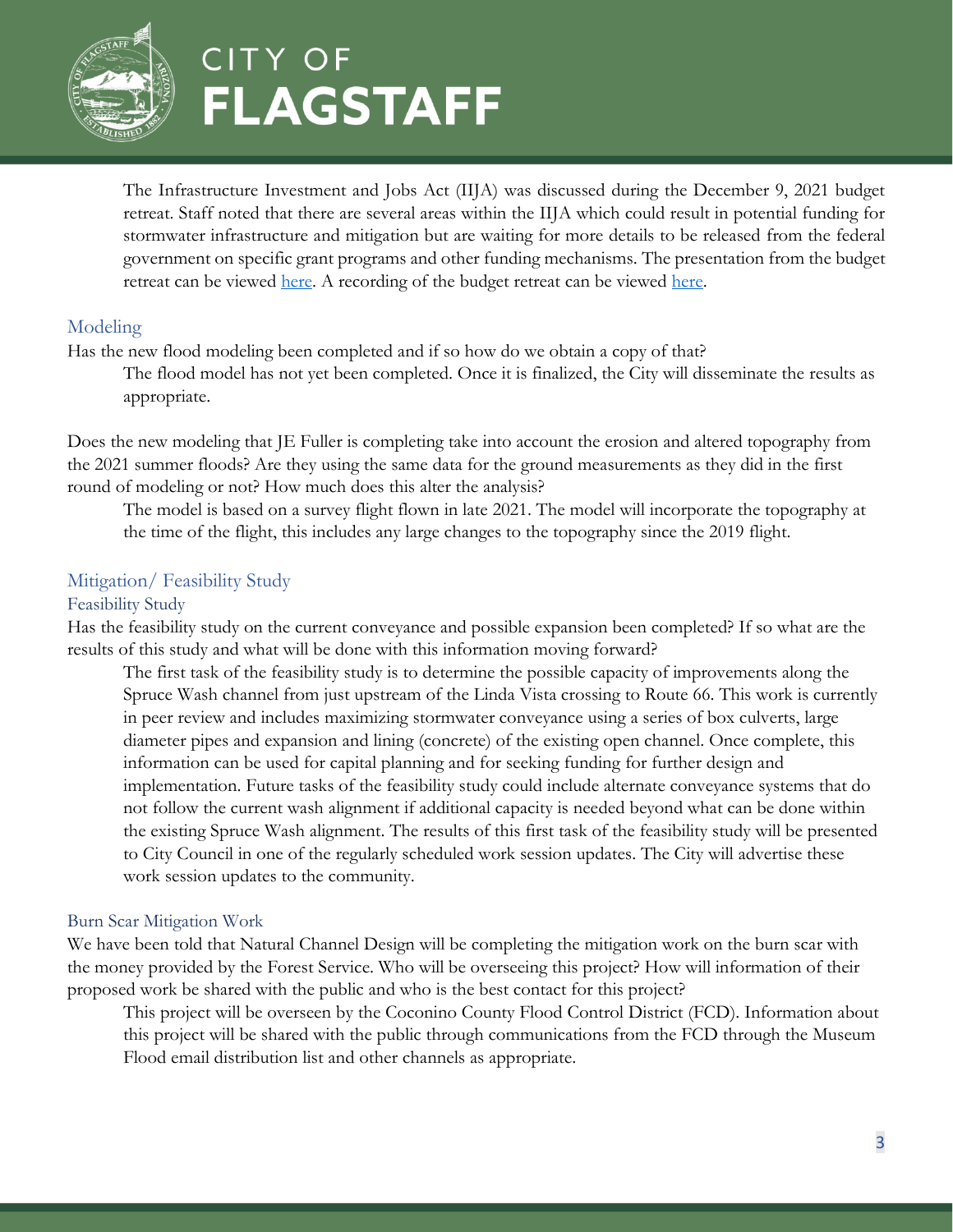

### <span id="page-3-0"></span>Mitigation Within City Limits

Is there any forward movement on possible retention ponds within city limits?

The City partnered with Flagstaff Unified School District to design two new detention ponds that will double as play fields at the new Killip Elementary School. The detention ponds are designed to store approximately 11 acre-feet of stormwater  $(\sim 3.5 \text{ MG})$ . Much of the stormwater that isn't conveyed through the pipe at Arroyo Seco will overflow into Ponderosa Park to these new ponds. A pipe will be installed at the outlet of these basins and will connect to the existing pipe in 3rd Street. This will allow the basins to drain so they don't retain water which becomes a safety and health concern as well as reducing capacity for future storm events. This work is scheduled for completion prior to monsoon season of 2022.

The County secured funding from NRCS for design and installation of sediment basins just upstream of the Linda Vista crossing and within the City limits. These basins are intended to capture debris and sediment, thereby reducing the threat of stormwater infrastructure clogging and for downstream damages by debris and sediment.

Is the city owned parcel near Grandview still being looked at as holding areas for water as was an idea from the engineering summit?

The first phase of the feasibility study is analyzing the capacity of the existing system along Spruce Wash. The second phase of the feasibility study may consider this and other possible opportunities, if there is need and funding for additional capacity. All public properties are still in play and being evaluated in the later stages of feasibility.

Is it true that the current mitigation is only being completed for a 1-inch flood event? If so why?

It is not true that mitigation is being planned to any rain intensity threshold. Mitigation measures are being designed as best as possible based on funding and the constraints of the urban environment. Due to physical and resource constraints, it is impossible to mitigate against all potential rain events.

How much water will the proposed NRCS retention ponds hold? I know a strong focus is to reduce the amount of sediment coming down the mountain but how will the amount of water flowing down Grandview be impacted by this?

The sediment basins are intended to reduce sediment and debris loads into the site water system. This may reduce the initial rising limb of the flood as a secondary impact but that has yet to be modeled; channel rehabilitation and sediment retention are the primary purpose of the structures. More information will be available as we continue to model storm events.

Please provide an explanation on the changes upstream of the city and their impact on exactly how much they will slow flows, lower sediment, height of water and it's interaction with the culvert on Linda Vista.

The City is evaluating the potential impacts through the model and feasibility study. This is an ongoing effort and more information will be communicated when it is available.